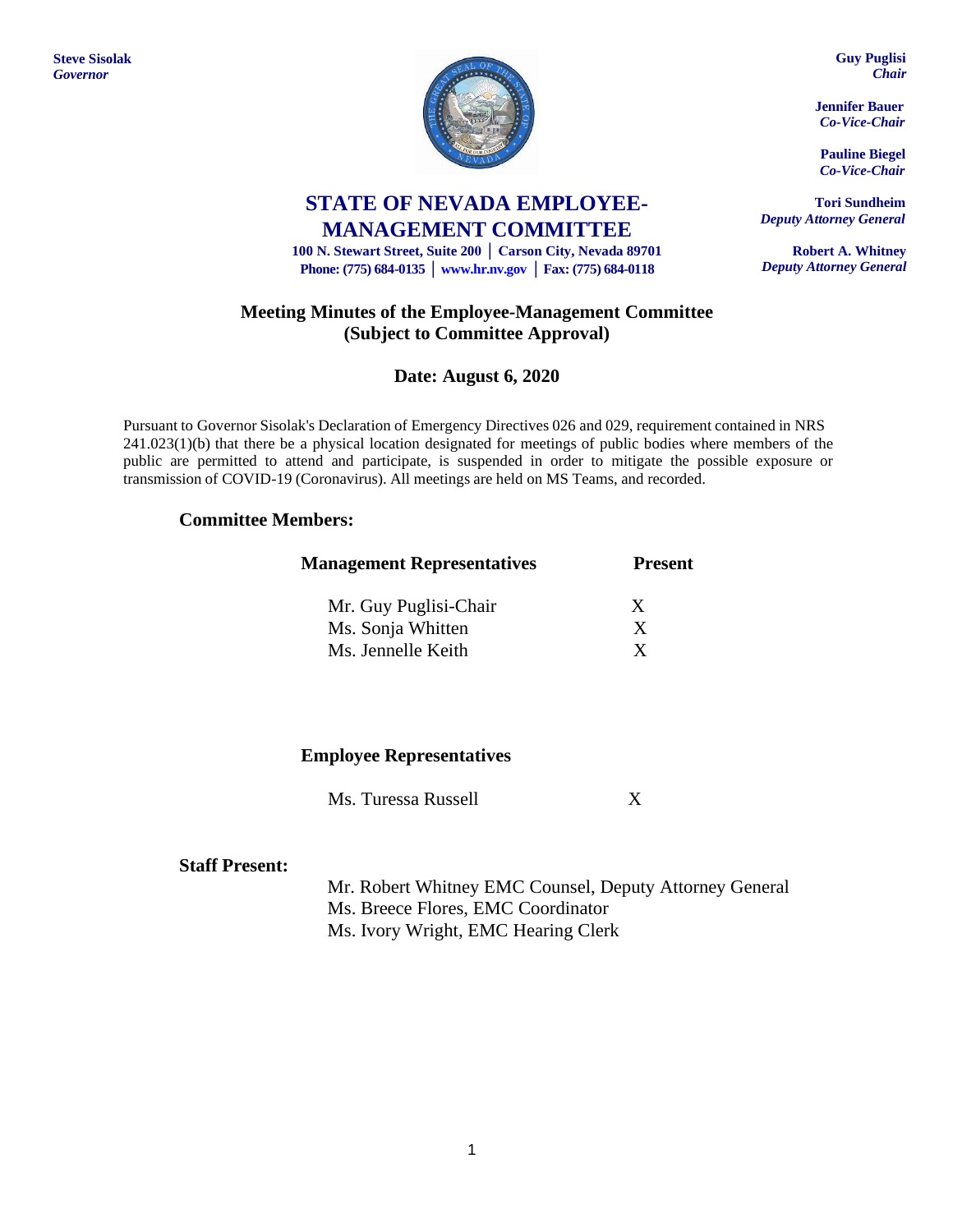### **1. Call to Order**

Chair Puglisi called the meeting to order,

#### **2. Public Comment**

There were no comments from the audience or Committee Members.

### **3. Committee introductions and meeting overview and/or update - For discussion only.**

Chair Puglisi, Department of Health and Human Services, opened the meeting by introducing himself.

Jennelle Keith, Department of Motor Vehicles, introduced herself.

Turessa Russel, University of Nevada, Las Vegas, introduced herself.

Sonja Whitten Business and Industry, Division of Insurance, introduced herself.

Robert Whitney, Deputy Attorney General, introduced himself.

Breece Flores, EMC Coordinator for the Carson City Office, introduced herself.

Ivory Wright, EMC Admin Clerk, introduced herself.

### **4. Adoption of the Agenda – Action Item**

Chair Puglisi indicated that there are no changes to the agenda at this time and entertained a motion to adopt the agenda.

Jennelle Keith made a motion to adopt the agenda.

Turessa Russell seconded the motion. The motion passed unanimously.

| <b>MOTION:</b> | To adopt the agenda.                           |
|----------------|------------------------------------------------|
| BY:            | Member Keith                                   |
| <b>SECOND:</b> | Member Russell                                 |
| <b>VOTE:</b>   | The vote was unanimous in favor of the motion. |
|                |                                                |

- **5. Approval of Minutes for May 16, 2019 - For Possible Action** This agenda item was bundled with agenda items 6 and 7.
- **6. Approval of Minutes for January 30, 2020 - For Possible Action**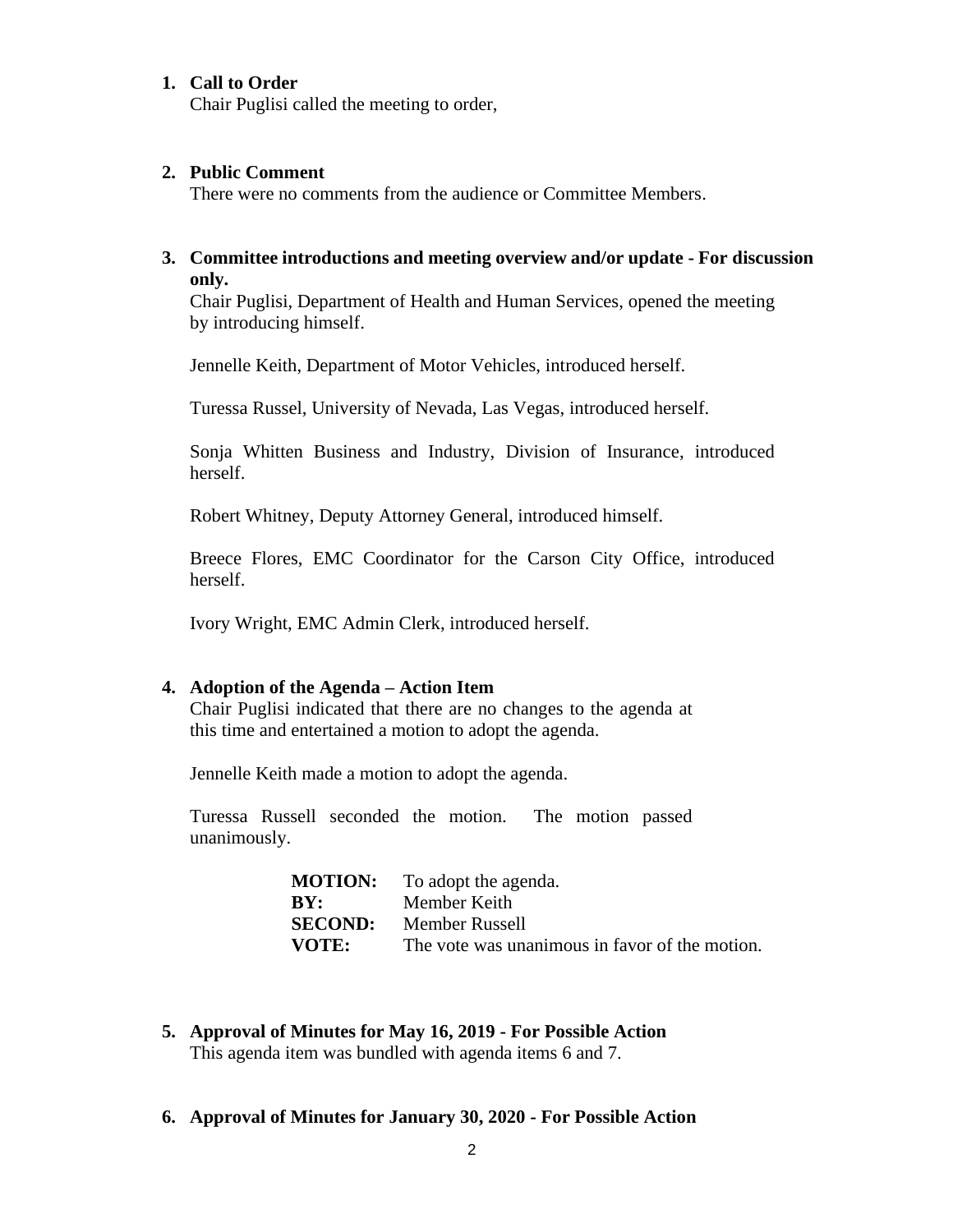This agenda item was bundled with item numbers 5 and 7

**7. Approval of Minutes for May 16, 2019, January 30, 2020, and March 12, 2020 - For Possible Action**

Chair Puglisi asked for any changes needed for any of the minutes on the agenda needing approval.

Revisions to the minutes for May 16, 2019, January 30, 2020, or March 12, 2020 were emailed to members.

Sonja Whitten moved to approve the minutes with the emailed revisions.

Jennelle Keith seconded the motion. Motion passed unanimously.

|                | <b>MOTION:</b> Approve Minutes, with the emailed revisions, as a package |
|----------------|--------------------------------------------------------------------------|
|                | for May 16, 2019, January 30, 2020, and March 12, 2020                   |
| BY:            | Member Whitten                                                           |
| <b>SECOND:</b> | Member Russell                                                           |
| VOTE:          | The vote was unanimous in favor of the motion.                           |

## **8. Discussion and possible action related to Grievance #6837 Amy Calderwood, Department of Corrections – Action Item**

This item was taken out of order.

This matter came on for hearing before the Employee-Management Committee on August 6, 2020.

Chair Puglisi indicated that this agenda would be moved to last in this meeting due to the amount of information involved in it.

Chair Puglisi informed the Committee that this grievance appears to involve a dispute with another employee, a matter that has since been referred or should be referred to the EEO given that the grievant is alleging retaliation, hostile workplace, and discrimination based on sex. Chair Puglisi noted that the EMC does not have jurisdiction to grant the relief the grievant is requesting in that she wants another employee transferred and reprimanded, nor does it have the authority to mandate an agency to transfer or reprimand anyone. Chair Puglisi informed the Committee that the date of the grievance is 10/11/2019, but the grievance goes into matters well beyond that time period. Chair Puglisi further indicated that the allegations listed in the grievance are provided for by federal law.

Chair Puglisi informed the Committee that Ms. Calderwood included the Family Medical Leave Act in her grievance, and the Chair did not realize that there was no federal venue for an appeal of that nature. Chair Puglisi informed the Committee that the US Office of Personnel Management indicates that Congress did not provide the OPM with any oversight or enforcement over the agency's administration of the FMLA Act and so an employee may file a grievance under applicable agency administrative procedures or negotiated grievance procedures. As such, Chair Puglisi suggested that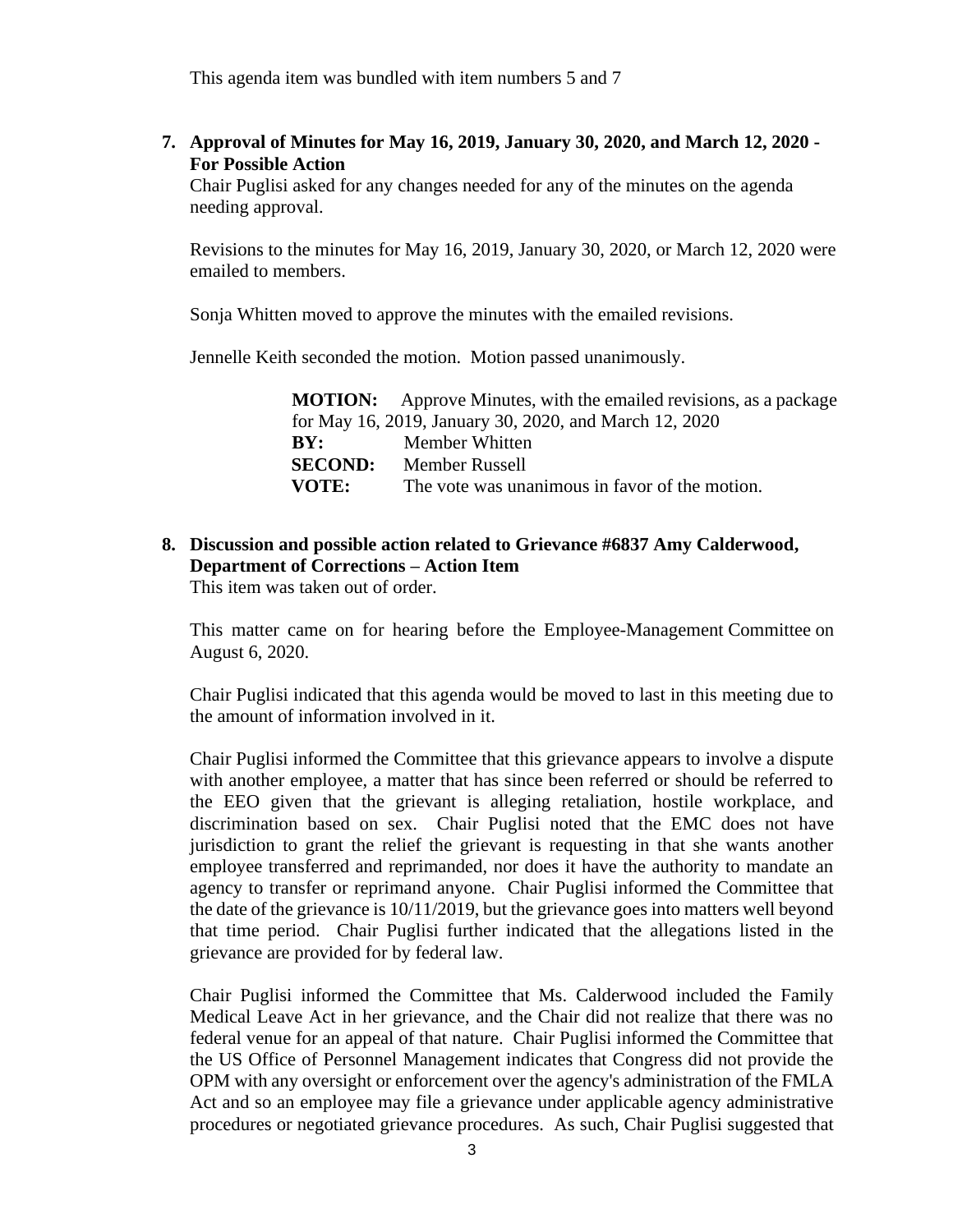although the topic has been comingled in the grievance, it does not necessarily apply.

Jennelle Keith opined that the grievant seems to have put this in to cover herself because she began with aggressive, inappropriate, unprofessional speaking to an individual that ended with profanity and a demand that Caseworker Childers (phonetic) leave her office. Member Keith indicated that Ms. Calderwood then indicates that she was upset because she was called a name. Member Keith further indicated that she does not see any kind of protected class violation in what she can read in the complaint and also indicated her uncertainty how the FMLA piece ties into the grievance at all. Member Keith concluded by stating her belief that this is not an EMC decision at all and that the grievance should be denied.

Chair Puglisi concurred that this appears to boil down to a dispute between two employees.

Jennelle Keith questioned what happened when the Inspector General was brought in and indicated that because the issue of discourtesy is being referred to the Inspector General, the grievance is out of the hands of the EMC Completely.

Turessa Russell indicated that on page 4, step 2, it appears that the grievant has been moved due to the needs of their restrictions.

Chair Puglisi clarified that these were special modifications during the grievant's pregnancy.

Sonja Whitten indicated her belief that this grievance should not move forward to a hearing.

Turessa Russell indicated her difficulty with trying to word a motion.

Jennelle Keith indicated that she too was struggling with the wording of a potential motion.

Chair Puglisi asked which NAC to reference regarding the allegations of discrimination based on sex.

DAG Robert Whitney indicated that the NAC in question is 284.696.

Member Keith made a motion to deny Grievance No. 6837 based on NAC 284.696, whereas relief may be available from another venue, and where the EMC lacks jurisdiction over the remaining matters presented.

Member Russell seconded the motion. The motion carried unanimously.

|       | <b>MOTION:</b> Moved to deny grievance No. 6837 |
|-------|-------------------------------------------------|
| BY:   | Member Keith                                    |
|       | <b>SECOND:</b> Member Russell                   |
| VOTE: | The vote was unanimous in favor of the motion.  |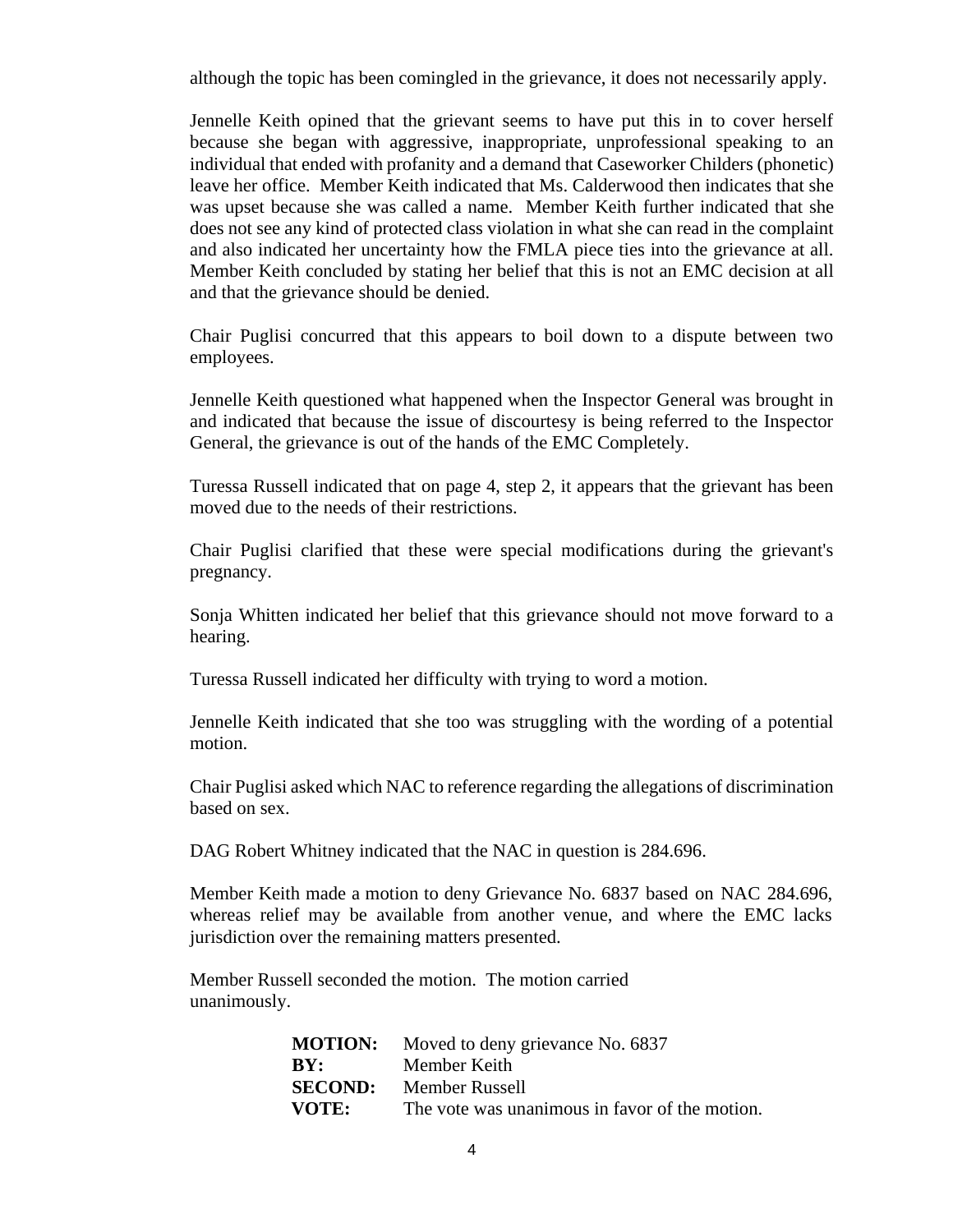### **9. Discussion and possible action related to Grievance #7030 Lawrence Black, Department of Corrections – Action Item**

This matter came on for hearing before the Employee-Management Committee on August 6, 2020.

Chair Puglisi indicated that possible action on this agenda item may include reviewing the request for consideration to determine if the grievance can be answered without a hearing, if the matter is based upon an EMC's previous decision, or if it does not fall within the EMC's jurisdiction.

Chair Puglisi explained that this is a grievance involving the work schedule of an employee who commutes between Washington state and Nevada and has had the same schedule for 14 years. Chair Puglisi indicated that based on other decisions that have come before the Committee regarding schedule change, the grievances were denied based on the fact that the agencies have the right to manage their affairs as they deem appropriate.

Jennelle Keith agreed with the previous rulings but also indicated that based on the letter of instruction given on 1/9/20 and then the written reprimand dated 1/9/20, there was no time given to the employee to potentially correct any actions.

Chair Puglisi indicated that even if the request were to be moved to hearing, the employee will be retiring in a matter of months, thus making the hearing moot.

Sonja Whitten indicated that given the signing of collective bargaining law, changing work schedules can be considered an unfair labor practice and as such, this could be a valid grievance.

Chair Puglisi asked Member Whitten for further clarification on this law.

Sonja Whitten explained that under the law, changing of schedules can be viewed as a change in work conditions, which can be considered an unfair labor practice prior to contract negotiations.

Turessa Russell asked if the Committee were to schedule this hearing, how soon could it be on the agenda and heard.

Chair Puglisi indicated that the Committee likely would not hear this until September at earliest.

Breece Flores informed the Committee that the September spots have all been taken and the next availability was not until October 1, which is the date on which Mr. Black intended to retire.

Chair Puglisi reiterated that the grievance could be moved to a hearing, but it might be redundant to do so. Chair Puglisi pointed out that Mr. Black was specifically focused on the changing of the work schedule and the Chair indicated that he did not see anywhere in the documentation that Mr. Black was contesting the disciplinary actions.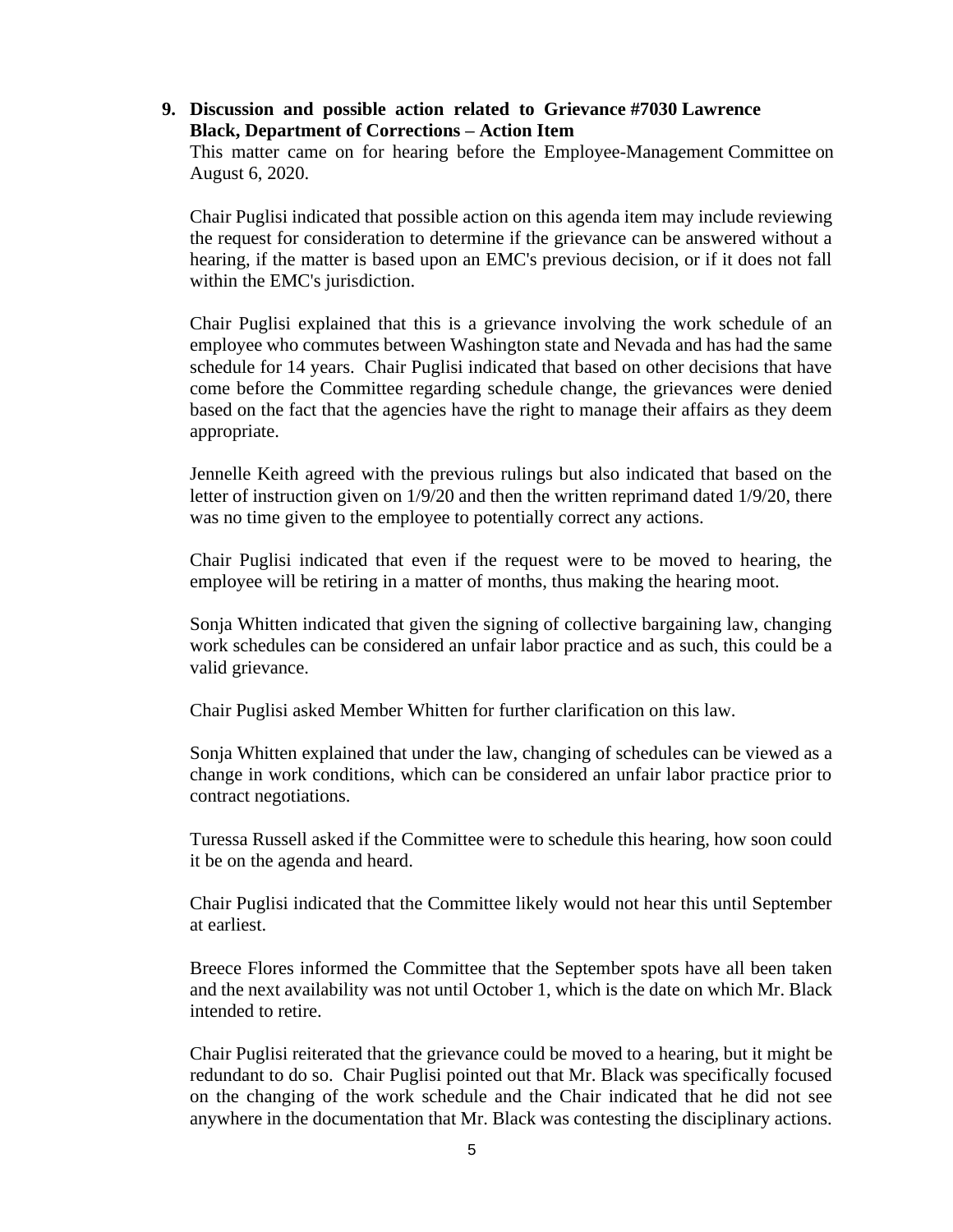Jennelle Keith indicated that on page 1, under detailed description, Mr. Black wrote, "I received a written reprimand on 1/9/20 for issues based on my lack of communication with my supervisor, some of which I challenge."

Chair Puglisi noted that on the bottom of page 4 in the response, under step 3, it is indicated that any employee who participates signs an agreement and that the agreement specifies the work hours in the agreement and that they can be terminated by either party with 30-days' notice. Chair Puglisi indicated that the letter of instruction could have been that notice.

Member Russell made a motion to move Grievance No. 7030 forward to a hearing.

Member Keith seconded the motion. The motion carried unanimously.

|       | <b>MOTION:</b> Moved to move grievance No. 7030 forward to a hearing |
|-------|----------------------------------------------------------------------|
| BY:   | Member Russell                                                       |
|       | <b>SECOND:</b> Member Keith                                          |
| VOTE: | The vote was unanimous in favor of the motion.                       |

### **10. Discussion and possible action related to Grievance No. 7284, William Willis, Department of Corrections – Action Item**

This matter came on for hearing before the Employee-Management Committee on August 6, 2020.

Chair Puglisi indicated that possible action on this agenda item may include reviewing the request for consideration to determine if the grievance can be answered without a hearing, if the matter is based upon an EMC's previous decision, or if it does not fall within the EMC's jurisdiction.

Chair Puglisi explained that Mr. Willis' alleges in his grievance that the agency took advantage of pay acceleration for new hires, specifically for a position which Mr. Willis held formerly as a fleet services worker. Chair Puglisi informed the Committee that the agency has the latitude to hire workers at an accelerated rate of pay as long as it is approved ahead of the time of hiring. In addition, Chair Puglisi indicated that the agency has the latitude to make adjustments to existing employees' pay if disparities exist. Chair Puglisi suggested that this likely does not apply to Mr. Willis as he holds a position in a different series. Chair Puglisi informed the Committee that the EMC has heard grievances before specifically from this agency, most of which were denied. Chair Puglisi further indicated that there were some mentions of discrimination, over which the Committee has no jurisdiction.

Turessa Russell indicated that on page 4, in the grievance comments, Mr. Willis was asking for information and receiving no response.

Chair Puglisi suggested that if someone were to grieve this, it should be someone in the series of fleet service workers because if an individual was hired in at the top of the pay scale, it would make sense that those on lower steps of the pay scale feel aggrieved despite the fact that the agency cannot necessarily take the whole series of individuals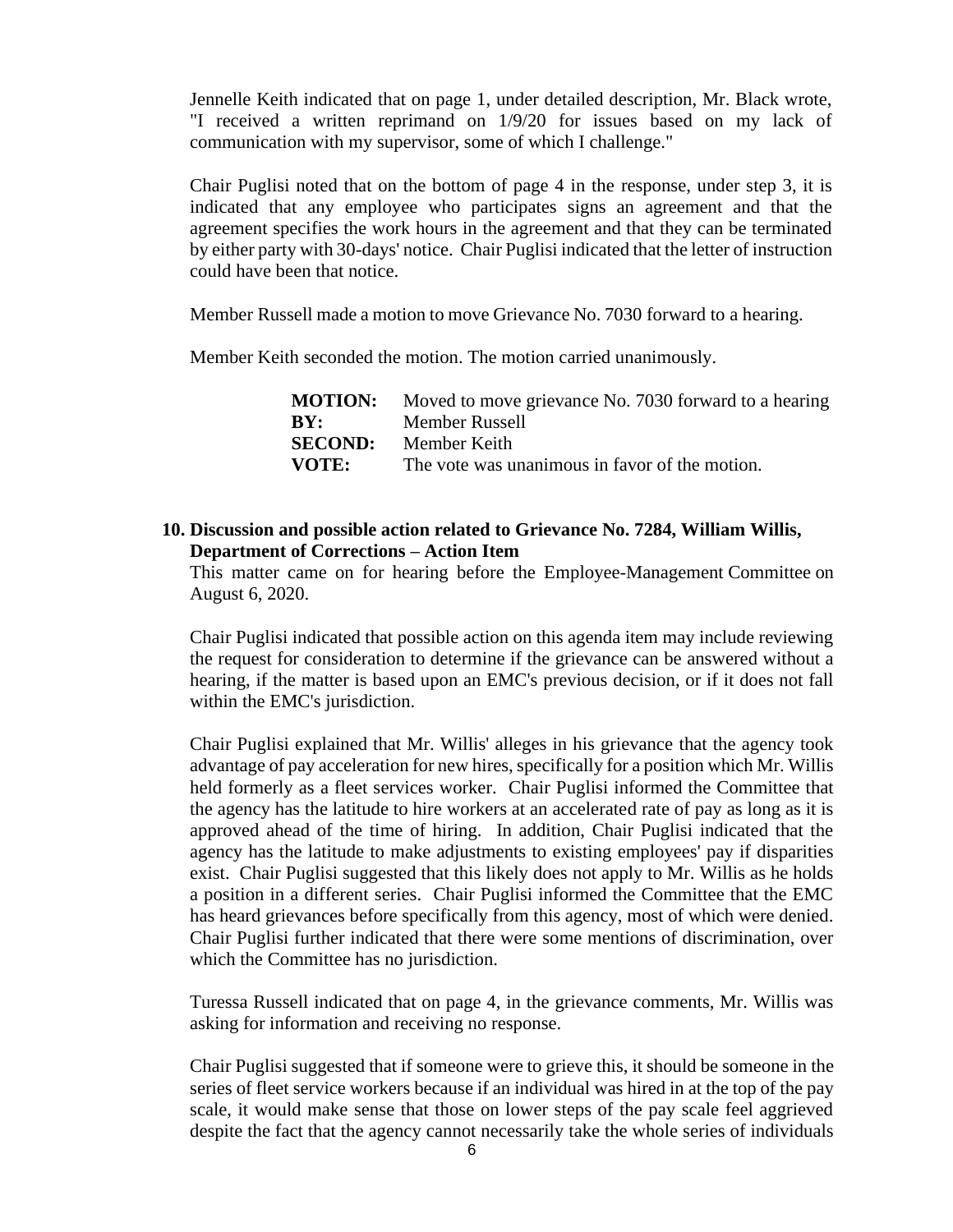to the top of the pay scale. Chair Puglisi summed up the complaint by indicating that Mr. Willis appears to want more money because somebody else in a different series was hired at a higher step.

Jennelle Keith indicated that this does not appear to be an issue over which the EMC has any jurisdiction.

Turessa Russell indicated that given the circumstances and the amount of time that has elapsed, there is not anything the EMC can do with this grievance.

Jennelle Keith asked if this issue of equal pay was something that collective bargaining and unions in the State of Nevada would address.

Sonja Whitten informed the Committee that wages and things of that nature will be items that members of the bargaining team will negotiate.

Jennelle Keith indicated that based on the documentation, at the time of Mr. Willis' hire, he was treated equally so there is not basis for the complaint that he is being treated unfairly.

Chair Puglisi concurred, noting that this grievance does not involve an apples-to-apples comparison given that Mr. Willis is no longer a fleet service worker. Chair Puglisi also indicated that these types of grievances, even when within the same classification, were denied in the past because past decisions can't be undone after a decision is made in the future.

Jennelle Keith concurred.

Chair Puglisi informed the Committee that Conclusions of Law, per NAC 284.204, provides that the Department of Personnel may approve the adjustment of steps within the same grade to allow an appointing authority the flexibility to employ a person whose education or experience is superior to those of another eligible person and who exceeds the minimum qualifications of the class. Chair Puglisi continued that it also provides that the Department of Personnel may approve an adjustment of steps to maintain an equitable relationship in the status of steps among the employees of the appointing authority if a disparity exists. The exercise of the authority granted by this regulation is discretionary. Chair Puglisi further indicated that in this particular grievance, it states that the grievant failed to show the Employee X does not possess superior education or experience or that any disparity exists, warranting an adjustment of the grievant's steps.

Sonja Whitten indicated her belief that this grievance does not warrant a full hearing.

Chair Puglisi indicated that if the Committee is looking to deny this grievance, the decision that the Chair referenced, 9409, can be cited.

Member Whitten made a motion to deny Grievance No. 7284 based on previous decision grievance 9409 and the fact that there is no evidence that NAC 284.204 was violated.